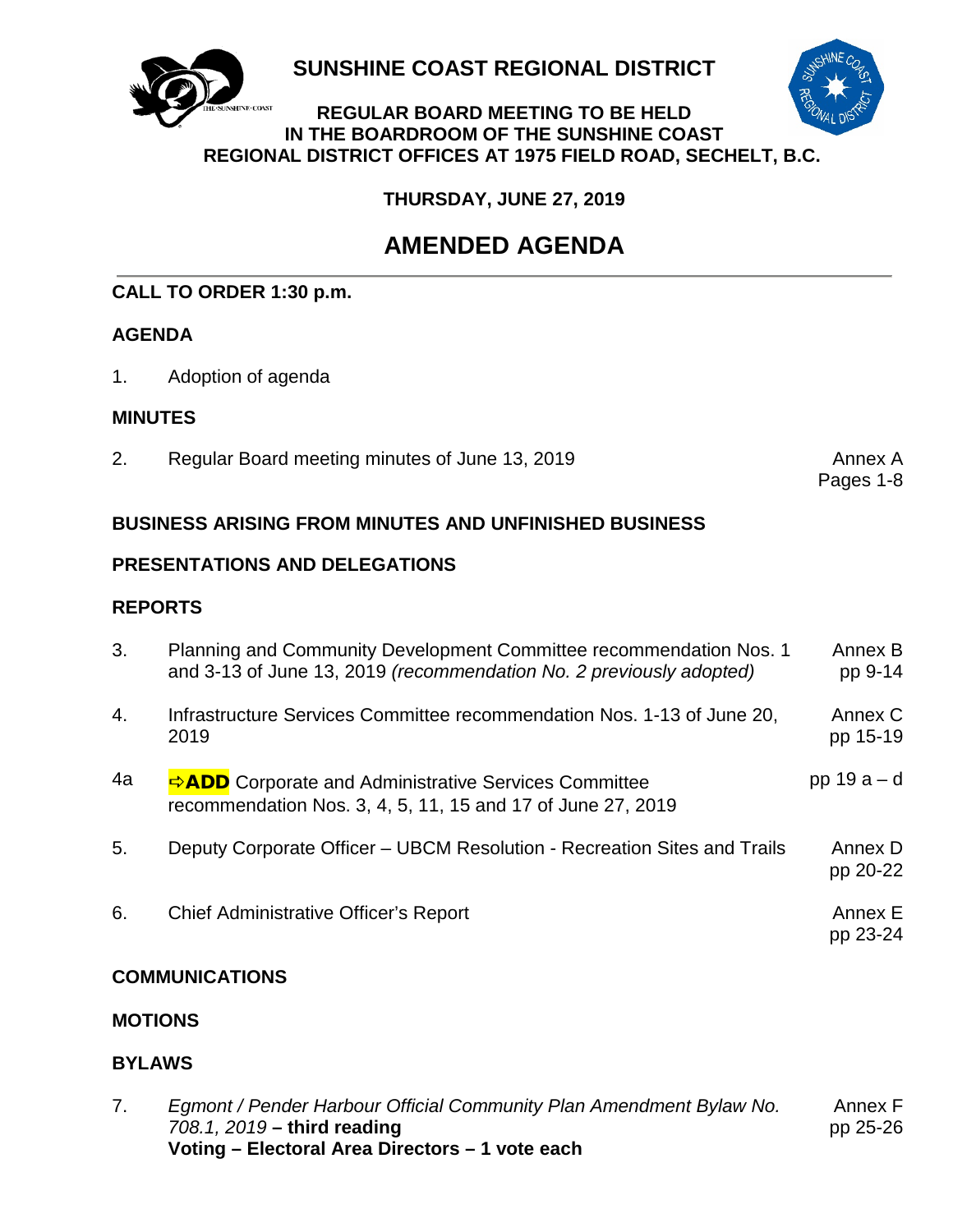| SCRD BOARD AGENDA June 27, 2019 |                                                                                                                                                                  | <b>PAGE 2</b>       |
|---------------------------------|------------------------------------------------------------------------------------------------------------------------------------------------------------------|---------------------|
| 8.                              | Sunshine Coast Regional District Electoral Area A Zoning Amendment<br>Bylaw No. 337.116, 2019 - third reading<br>Voting - Electoral Area Directors - 1 vote each | Annex G<br>pp 27-28 |
| 9.                              | Sunshine Coast Regional District Zoning Amendment Bylaw No. 310.180,<br>$2018 -$ third reading<br>Voting - Electoral Area Directors - 1 vote each                | Annex H<br>pp 29-30 |
|                                 | <b>DIRECTORS' REPORTS</b>                                                                                                                                        | Verbal              |

# **NEW BUSINESS**

### **IN CAMERA**

THAT the public be excluded from attendance at the meeting in accordance with Section 90 (1) (a), (c), (e), (i), and (k) of the *Community Charter* – "personal information about an identifiable individual…", "labour relations or other employee relations", "the acquisition, disposition or expropriation of land or improvements…", "the receipt of advice that is subject to solicitor-client privilege…", and "negotiations and related discussions respecting the proposed provision of a municipal service…".

#### **ADJOURNMENT**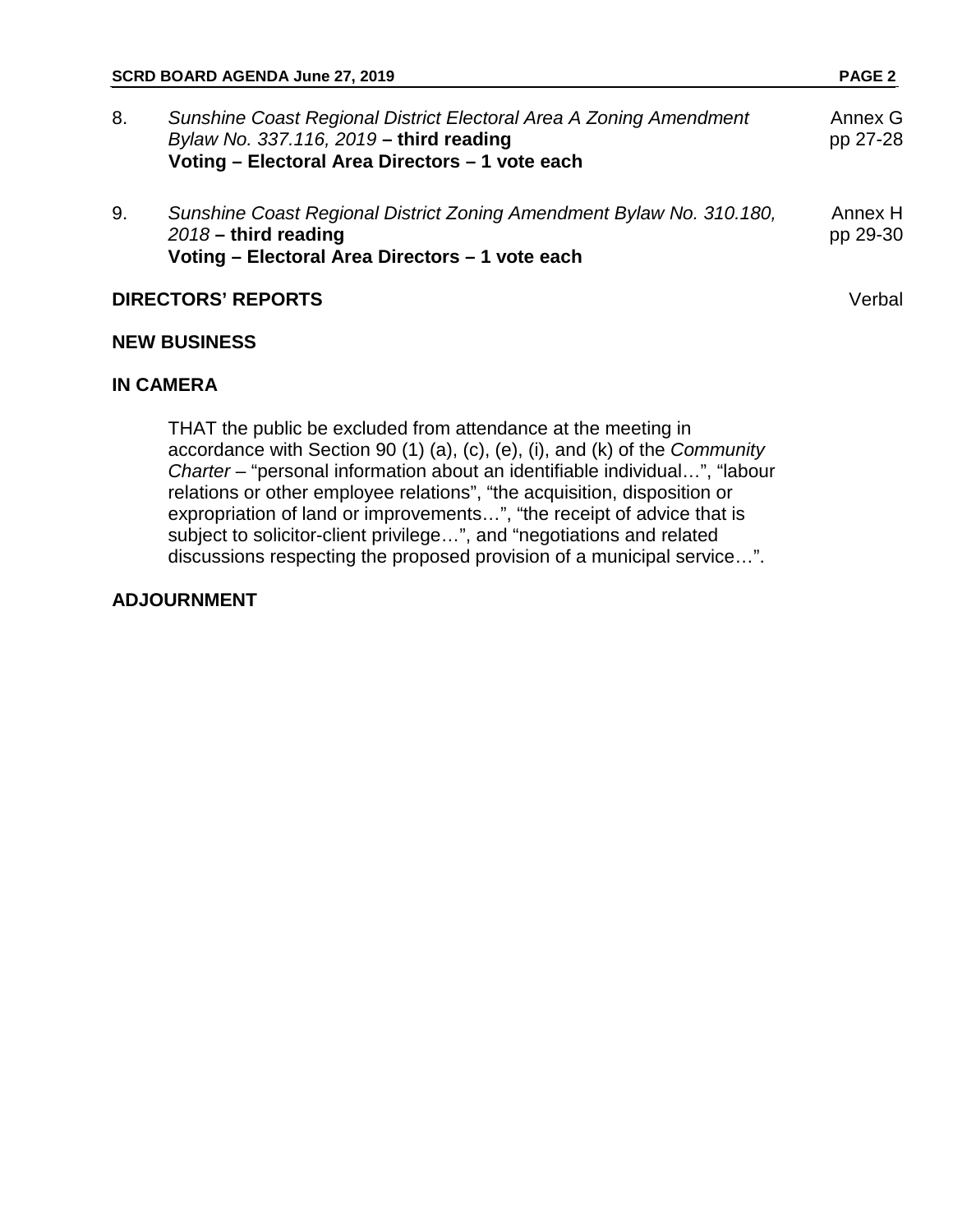# ADD: Late Item 4a

### **Direct to Board from Corporate and Administrative Services Committee, June 27, 2019 Page 1**

**Recommendation No. 3** *Statement of Financial Information, Year Ended December 31, 2018*

The Corporate and Administrative Services Committee recommended that the report titled Financial Reporting Requirements – Statement of Financial Information, Year Ended December 31, 2018 be received;

AND THAT the Statement of Financial Information for the year ended December 31, 2018 be approved as presented;

AND FURTHER THAT this recommendation be forwarded to the June 27, 2019 Regular Board Meeting.

**Recommendation No. 4** *Cityworks Software Licence Agreement*

The Corporate and Administrative Services Committee recommended that the report titled Cityworks Software License Agreement – 3 Year Extension be received;

AND THAT a 3 year extension of the Cityworks software license in the amount of \$37,450 per year (inclusive of PST) for a total of \$112,350 be approved;

AND THAT the 2020-2024 Financial Plan be updated accordingly;

AND FURTHER THAT this recommendation be forwarded to the June 27, 2019 Board Meeting.

#### **Recommendation No. 5** *Award Report for Request for Proposal 19 387 Multi-Function Printers*

The Corporate and Administrative Services Committee recommended that the report titled Award Report for Request for Proposal (RFP) 19 387 Multi-Function Printers (MFPs) be received;

AND THAT a 5 year contract for MFPs be awarded to Xerox Canada, DBA West X Business Solutions for total contract value of \$215,700 (plus applicable taxes);

AND FURTHER THAT this recommendation be forwarded to the June 27, 2019 Regular Board meeting.

**Recommendation No. 11** *BC Timber Sales (BCTS) Operations 2019-2023*

The Corporate and Administrative Services Committee recommended that the report titled BC Timber Sales (BCTS) Operations 2019-2023 be received;

AND THAT the Sunshine Coast Regional District (SCRD) respond to the BCTS referral with the following comments: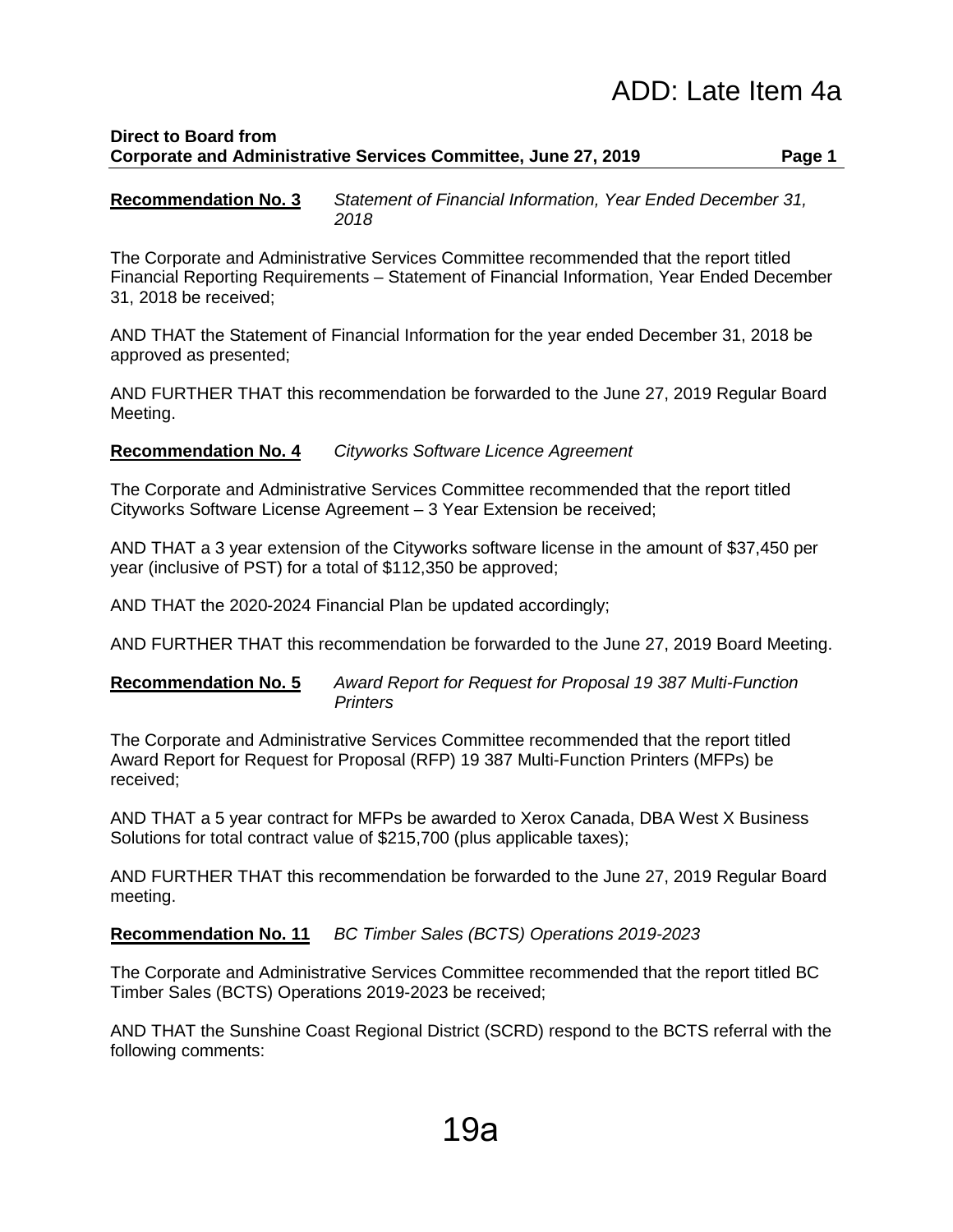# ADD: Late Item 4a

#### **Direct to Board from Corporate and Administrative Services Committee, June 27, 2019 Page 2**

- 1. Before completion of cutblock design: BCTS work with SCRD to develop a strategy for Suncoaster Trail protection for TA0334-EGG 17, 18, 22, 23 and GO51B4DG and with BC Parks for protection of Skookumchuk Trail for EGG 10, 11, 12;
- 2. BCTS continue to work collaboratively with Sunshine Coast Trails Society to inform plans for community trail restoration and safety work;
- 3. BCTS engage in Community consultation with the Egmont Community before completion of cutblock design;
- 4. Public safety measures be implemented to communicate forestry activity to recreational users, including signage posted on Suncoaster Trail and all community trails near or through cut blocks;
- 5. In support of Species At Risk protection, if not already completed, SCRD recommends BCTS:
	- a. Conduct a survey of wetlands, ponds near or within proposed cut blocks on the North Lake Map Sheet. Survey to be conducted in both fall and spring;
	- b. Conduct a Bio-Inventory of the proposed blocks that indicate Critical Habitat values. The inventory should be conducted by a Registered Professional Biologist with Species at Risk experience during active time for local species. Bio-Inventory data should be used to update block design to mitigate impacts to Species at Risk;
	- c. And share spatial data regarding Bio-Inventory and wetland survey data with the SCRD in ESRI Shapefile or Geodatabase format;
- 6. In support of monitoring and protection for marine life near logging activity, SCRD recommends that BCTS commission eelgrass mapping in coastal and estuary areas near proposed logging activity in Jervis Inlet - Hotham Sound, Deserted Creek, Brittain River, as well as coastal and estuary areas of Howe Sound near proposed logging activity - Rainy River, McNair, McNab and Potlatch Creeks, and that the spatial data be shared with the SCRD;
- 7. Ensure that both *shíshálh* Nation and Sḵwx̱wú7mesh Nation are consulted and that all harvesting-related activities undertaken comply with the *Heritage Conservation Act*;

AND THAT SCRD's referral response be shared with the Ministry of Forests, Lands, Natural Resource Operations and Rural Development (FLNRORD), with an invitation to dialogue about:

8.

a. Integrated planning approaches for ecological integrity, conservation efforts and resource activity;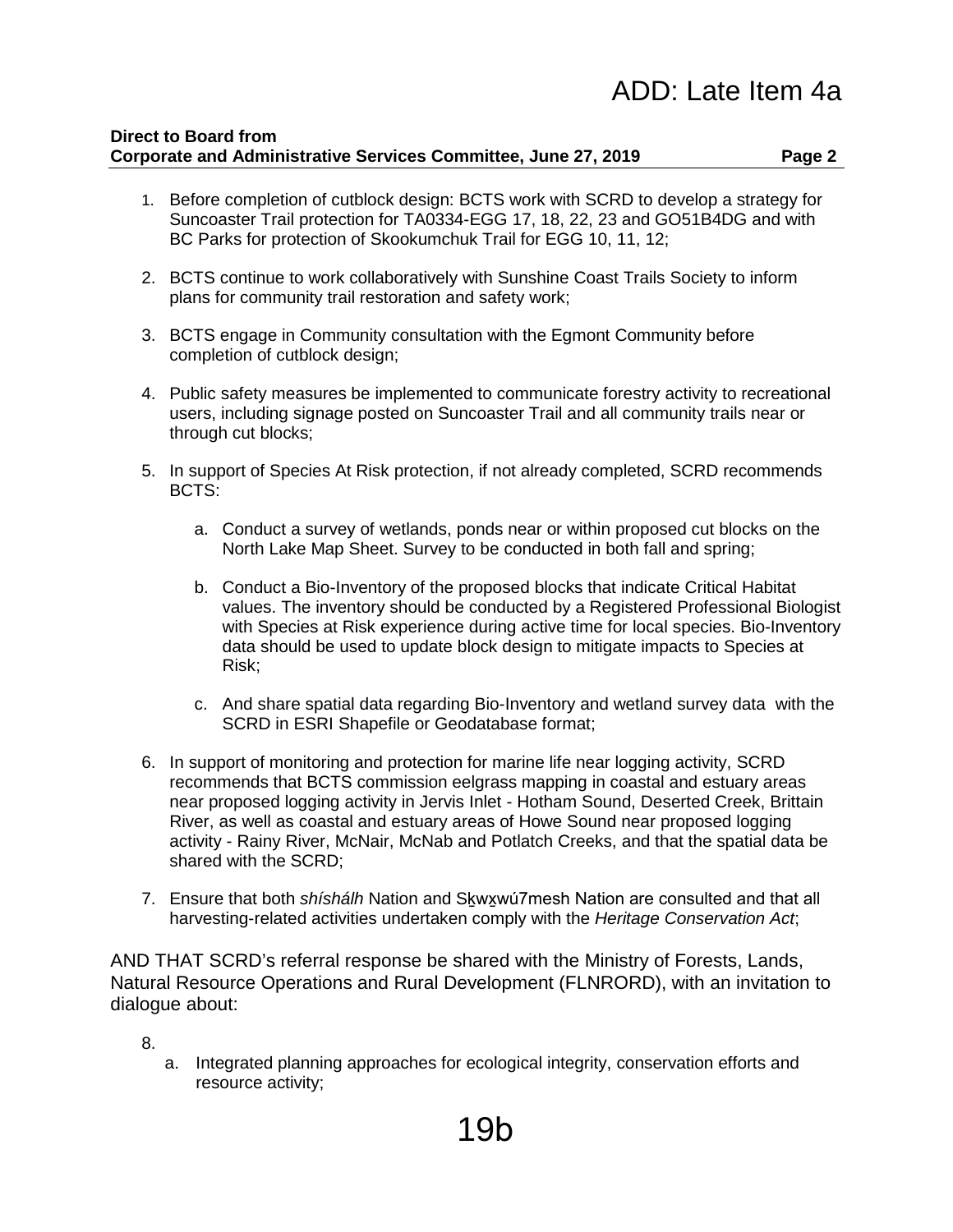- b. Tools to track the cumulative effects of forestry and other resource operations on the Sunshine Coast;
- c. Protecting community water supply such as a review of Community Watershed designations to include the protection of community and individual surface and groundwater supply;
- d. Accountability for the natural capital of a standing forest by undertaking natural capital valuations in all aspects of its forests and land resources management, starting with the Coast Forest Sector Revitalization Initiative, and demonstrably use these valuations in all related decision-making and asset management;
- e. In support of protecting drinking water quality and supply, reinforce the SCRD's position on logging in Community (drinking) Watersheds; that clear limits of zero risk to drinking water quality and supply be established for logging Community (drinking) Watersheds;
- f. In view of the rapidly changing climate which is causing widespread die-off of species that are not drought tolerant, environmental stress on our watersheds, increased stormwater run-off in winter, and a dramatically increased fire hazard in summer, that BCTS and FLNRORD review forest management processes in the Sunshine Coast Forest District;

AND THAT SCRD refers this report to *shíshálh* Nation Rights and Title Department, *Sḵw xwú7mesh ̱* Nation and to BC Parks for information;

AND FURTHER THAT this recommendation be forwarded to the June 27, 2019 Regular Board meeting.

### **Recommendation No. 15** *Water Sustainability Fund Request for Support*

The Corporate and Administrative Services Committee recommended that the report titled Water Sustainability Fund Request for Support be received;

AND THAT the Sunshine Coast Regional District (SCRD) submit comments supporting the Water Sustainability Fund by June 28, 2019 deadline;

AND FURTHER THAT this recommendation be forwarded to the June 27, 2019 Regular Board meeting.

**Recommendation No. 17** *Royal Canadian Marine Search and Rescue – Letter of Support*

The Corporate and Administrative Services Committee recommended that the communication dated June 12, 2019 from the Royal Canadian Marine Search and Rescue, Station 12, Halfmoon Bay requesting a letter of support for operating grant applications to the Provincial Government be received;